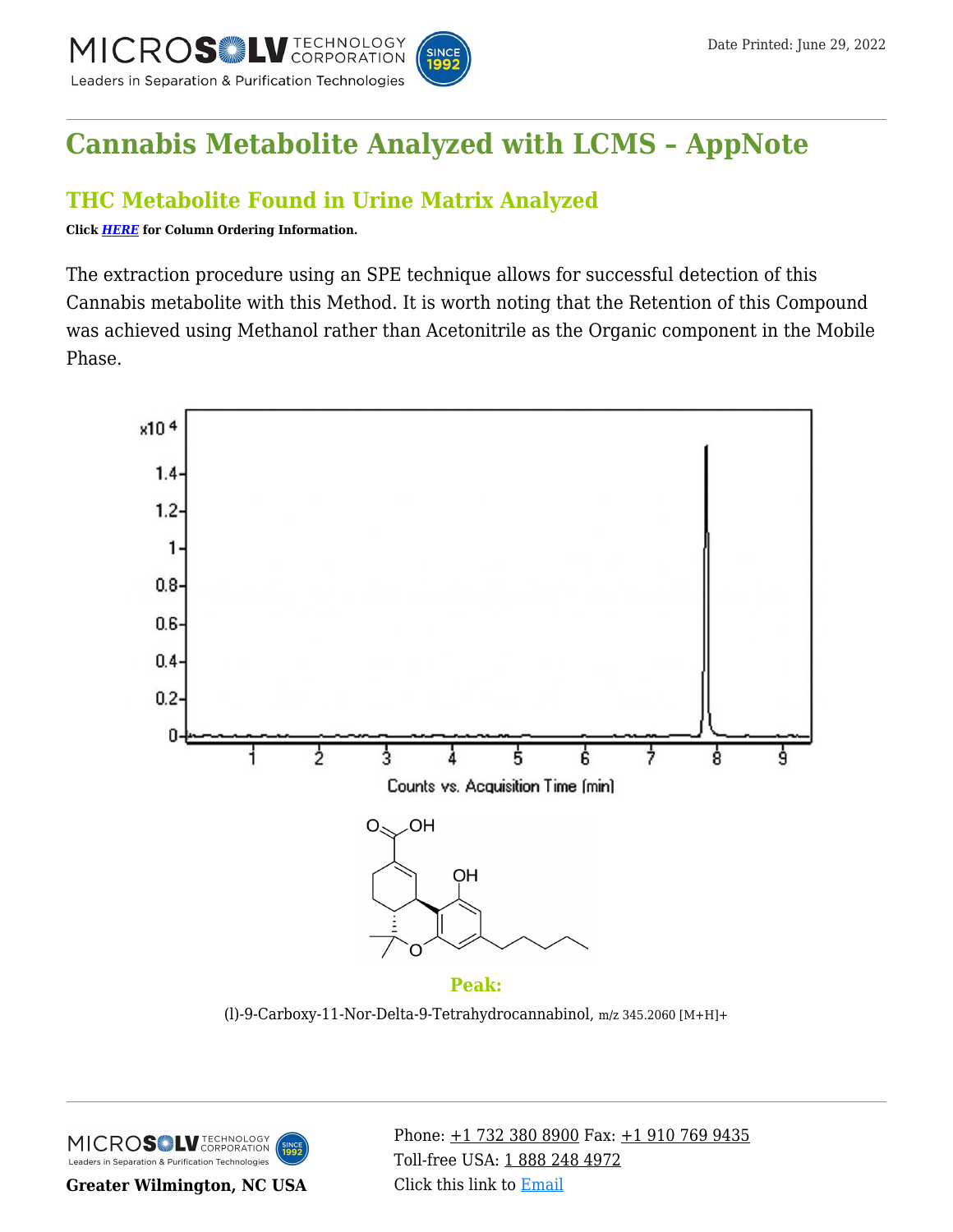**MICROS** LV **TECHNOLOGY** Leaders in Separation & Purification Technologies



### **Method Conditions:**

**Column:** Cogent Phenyl Hydride™, 4µm, 100Å **Catalog No.:** [69020-05P-2](https://www.mtc-usa.com/product-details/id/4115599)

**Dimensions:** 2.1 x 50mm

#### **Mobile Phase:**

—A: DI H20 / 0 .1% Formic Acid (v/v)

B: Methanol /  $0.1\%$  Formic Acid (v/v)

#### **Gradient:**

| Time (minutes) | %B |
|----------------|----|
| ⋂              | 10 |
| 3              | 10 |
|                | 80 |
| ጸ              | 10 |

**Post time:** 3 minutes

**Injection vol.:** 1µL

**Flow rate:** 0.4ml / minute

**Detection:** ESI – POS – Agilent 6210 MSD TOF Mass Spectrometer

**Sample Preparation:** Urine sample was loaded into an SPE cartridge II *(Clean Screen Xcel™, UCT Bristol, PA, USA)* and eluted with 1mL of Acetonitrile, 2-Propanol, Formic Acid (50:50:1). After elution, the Sample was dried under Nitrogen gas and dissolved in 100uL of 50:50 Methanol / DI Water / 0.1% Formic Acid. The solution was filtered through a 0 .45µm AQ™ Nylon Syringe Filter (MicroSolv Tech Corp).

#### **t0:** 0.9 minutes

**Note:** *(l)-9-Carboxy-11-Nor-Delta-9- Tetrahydrocannabinol is the main metabolite of Tetrahydrocannabinol (THC), formed in the body after consumption of Cannabis. The compound stays in the body for a significant time, making it useful as a test compound for Cannabis use. In the U.S., Cannabis is a controlled substance at the Federal level, although many states have enacted laws legalizing it.*



**Greater Wilmington, NC USA**

Phone:  $\pm$ 1 732 380 8900 Fax:  $\pm$ 1 910 769 9435 Toll-free USA: [1 888 248 4972](#page--1-0) Click this link to [Email](https://www.mtc-usa.com/contact)